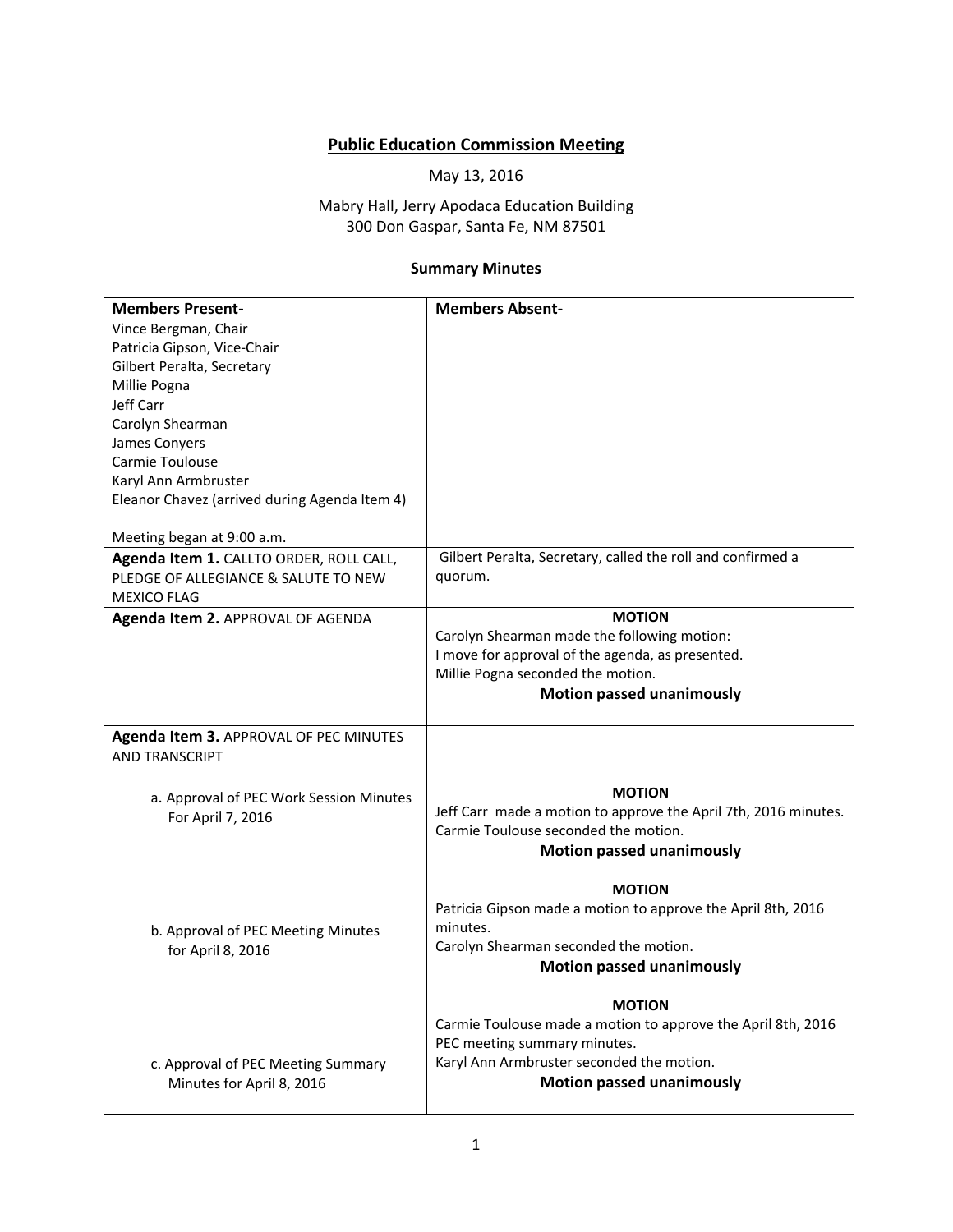| d. Approval of Special Meeting Minutes<br>for McCurdy Charter School on April<br>12, 2016                            | <b>MOTION</b><br>Patricia Gipson made a motion to approve the April 12th, 2016<br>minutes.<br>James Conyers seconded the motion.<br><b>Motion passed unanimously</b>                                                                                                                                                                                                                                                                                                                                                              |
|----------------------------------------------------------------------------------------------------------------------|-----------------------------------------------------------------------------------------------------------------------------------------------------------------------------------------------------------------------------------------------------------------------------------------------------------------------------------------------------------------------------------------------------------------------------------------------------------------------------------------------------------------------------------|
| e. Approval of Summary Minutes for the<br>McCurdy Charter School Special<br>Meeting on April 12, 2016                | <b>MOTION</b><br>James Conyers made a motion to approve the April 12th, 2016<br>PEC meeting summary minutes.<br>Millie Pogna seconded the motion.<br><b>Motion passed unanimously</b>                                                                                                                                                                                                                                                                                                                                             |
| Agenda Item 4. RECOGNITION OF THE 2015<br>NEW MEXICO MILKEN EDUCATOR OF THE YEAR                                     | Recorded comments are available in full transcript.                                                                                                                                                                                                                                                                                                                                                                                                                                                                               |
| Eleanor Chavez arrived.                                                                                              |                                                                                                                                                                                                                                                                                                                                                                                                                                                                                                                                   |
| Agenda Item 5. DISCUSSION AND POSSIBLE<br>ACTION ON APPROVAL OF THE SY2016-17<br>STATE CARL D. PERKINS PLAN REVISION | <b>Motion</b><br>Carolyn Sherman made the following motion:<br>I will move the approval of the 2016-2017 State Plan Revision.<br>Jeff Carr seconded the motion.<br><b>Motion passed unanimously</b>                                                                                                                                                                                                                                                                                                                               |
| Agenda Item 6. DISCUSSION AND POSSIBLE                                                                               |                                                                                                                                                                                                                                                                                                                                                                                                                                                                                                                                   |
| <b>ACTION ON CHARTER SCHOOL</b>                                                                                      |                                                                                                                                                                                                                                                                                                                                                                                                                                                                                                                                   |
| <b>AMENDMENTS</b>                                                                                                    | <b>Motion</b>                                                                                                                                                                                                                                                                                                                                                                                                                                                                                                                     |
| A. School of Dreams Academy<br><b>Enrollment Cap</b><br>а.<br>Increase                                               | Carolyn Sherman made the following motion:<br>I move that the Public Education Commission approve the<br>amendment request of School of Dreams Academy to increase<br>their enrollment cap by 100, still keeping the condition that their<br>governing council provide official, signed minutes that the pre-K<br>part of this amendment request has been deleted and is<br>agreeable to them.<br>James Conyers seconded the motion.<br>Motion passed through majority vote (7-3)<br>(No: Carr, Chavez, Armbruster)               |
| b. Grade Level Increase                                                                                              | <b>Motion</b><br>Carolyn Sherman made the following motion:<br>I am prepared to make the motion that this Commission<br>approve the amendment request put forward by School of<br>Dreams to include in their grade levels kindergarten through<br>second grade, and that is contingent upon receiving official<br>minutes from their governing council that approves<br>kindergarten through second grade.<br>Gilbert Peralta seconded the motion.<br>Motion passed through majority vote (7-3)<br>(No: Carr, Chavez, Armbruster) |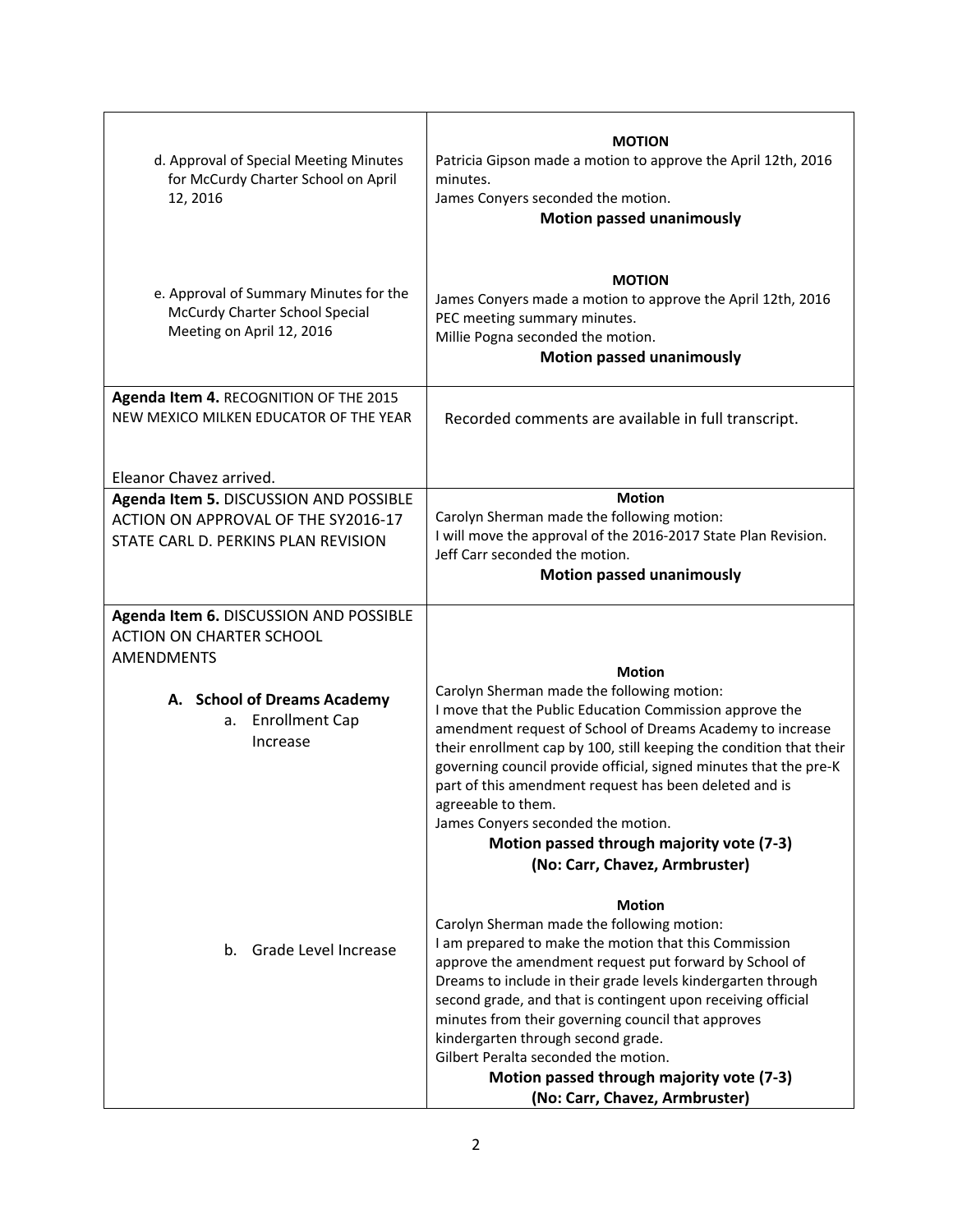|    | Night School<br>c.<br>Amendment                                                                                                                                      | <b>Motion</b><br>Patricia Gipson made the following motion:<br>I propose that we accept the amendment request by School of<br>Dreams Academy for a night school -- a credit recovery program<br>-- should we refer to it as a credit recovery program? -- allowing<br>non-traditional students the opportunity to re-engage in a<br>learning continuum of high school subject matter with the<br>objective to earn a high school diploma. In addition to adding<br>language that will allow these students opportunities to<br>participate in workforce-related training activities, courses<br>designed to teach job readiness skills and prepare them for the<br>workforce. The program will now be called "Graduate SODA,"<br>and will be available Monday through Friday from 9:00 a.m. till<br>7:00 p.m.<br>Carmie Toulouse seconded the motion.<br><b>Motion passed unanimously</b> |
|----|----------------------------------------------------------------------------------------------------------------------------------------------------------------------|-------------------------------------------------------------------------------------------------------------------------------------------------------------------------------------------------------------------------------------------------------------------------------------------------------------------------------------------------------------------------------------------------------------------------------------------------------------------------------------------------------------------------------------------------------------------------------------------------------------------------------------------------------------------------------------------------------------------------------------------------------------------------------------------------------------------------------------------------------------------------------------------|
| В. | <b>Walatowa Charter School</b><br>New School Site<br>a.<br>Grade Level Increase<br>b.<br><b>Enrollment Cap</b><br>c.<br>Increase<br><b>Amend Charter Goals</b><br>d. | Recorded comments are available in full transcript; the school<br>withdrew all requests.                                                                                                                                                                                                                                                                                                                                                                                                                                                                                                                                                                                                                                                                                                                                                                                                  |
| C. | <b>Taos Integrated School for the</b><br><b>Arts</b><br>New School Site<br>a.<br>b. Length of School Day<br>and Year                                                 | <b>Motion</b><br>Jeff Carr made the following motion:<br>I move to approve the amendment presented by Taos<br>Integrated School for the Arts to move from its current facilities<br>at 212 Bendix Drive, Taos, New Mexico 87571, to house grades<br>four through eight; and 119 Manzanares Street, Taos, New<br>Mexico 87571, to house grades K through 3, with the conditions<br>that the school must meet all facility requirements and provide a<br>land use permit from Taos Planning and Zoning.<br>Carolyn Sherman seconded the motion.<br><b>Motion passed unanimously</b>                                                                                                                                                                                                                                                                                                         |
|    | D. North Valley Academy Charter<br><b>School</b><br><b>Enrollment Cap</b><br>a.<br>Increase                                                                          | <b>Motion</b><br>Carmie Toulouse made the following motion:<br>I move that the PEC approve the amendment request presented<br>by the North Valley Academy requesting to expand its<br>enrollment cap from 510 to 534 to provide stability for their<br>elementary school enrollment process, and with the condition<br>that we receive signed, approved copies of the governing board<br>minutes.<br>Carolyn Sherman seconded the motion.<br>Motion passed through majority vote (9-1)                                                                                                                                                                                                                                                                                                                                                                                                    |

**(No: Chavez)**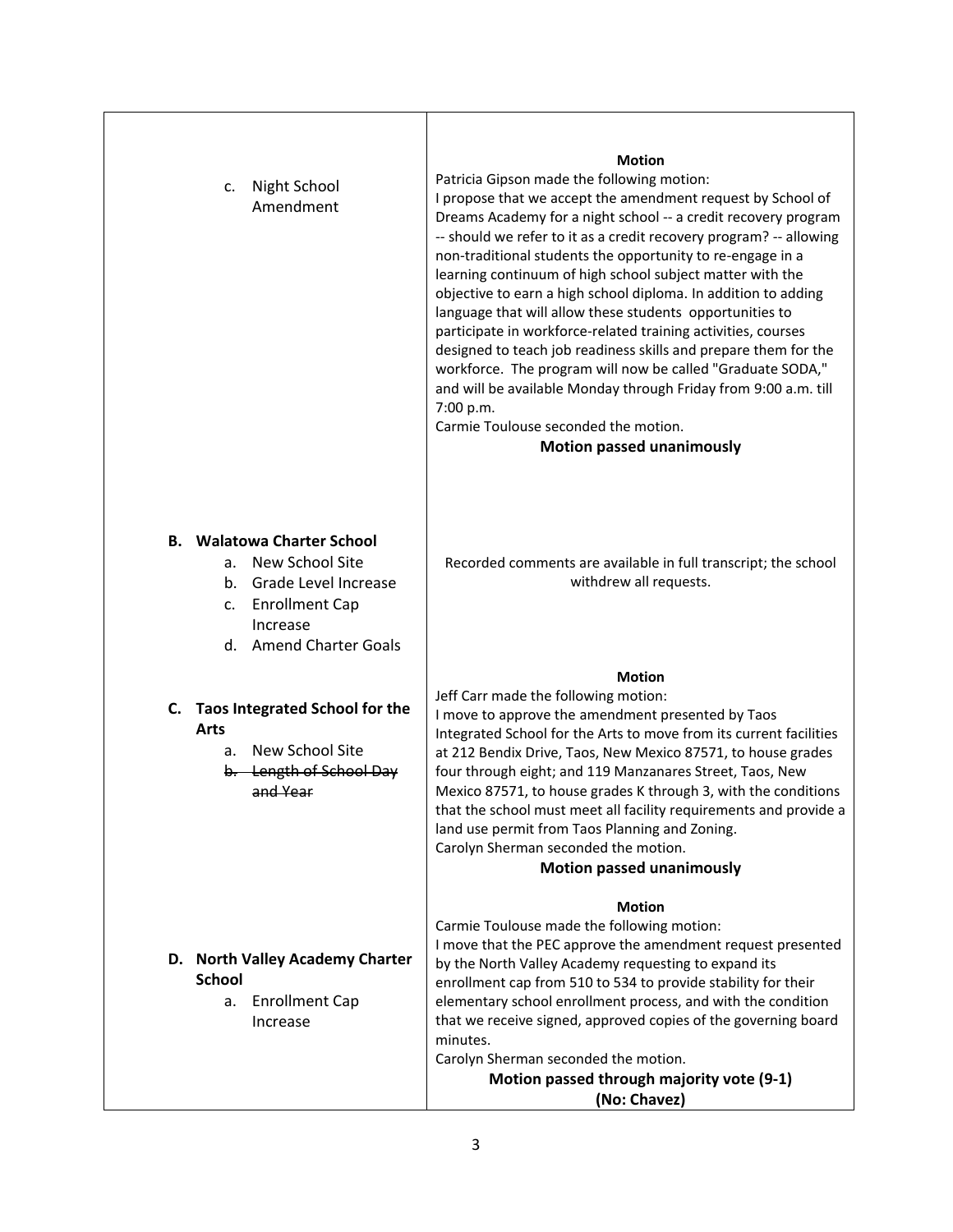| Agenda Item 7. DISCUSSION AND                                                   |                                                                                                                           |
|---------------------------------------------------------------------------------|---------------------------------------------------------------------------------------------------------------------------|
| POSSIBLE ACTION ON NEWLY NEGOTIATED                                             |                                                                                                                           |
| PERFORMANCE CONTRACTS AND                                                       |                                                                                                                           |
| PERFORMANCE FRAMEWORKS                                                          | <b>Motion</b>                                                                                                             |
| A. Carinos de Los Ninos Charter                                                 | Jeff Carr made the following motion:                                                                                      |
| School                                                                          | I move that we accept the negotiated performance contracts<br>and performance frameworks for Cariños de los Niños Charter |
| B. The Great Academy                                                            | School, The GREAT Academy, Red River Valley Charter, J. Paul                                                              |
| C. Red River Valley Charter                                                     | Taylor Academy, Roots and Wings Community School, Media                                                                   |
| D. J. Paul Taylor Academy                                                       | Arts Collaborative Charter School, and North Valley Academy                                                               |
| Roots & Wings Community<br>Е.                                                   | Charter School.                                                                                                           |
| School                                                                          | Gilbert Peralta seconded the motion.                                                                                      |
| F. Media Arts Collaborative                                                     | <b>Motion passed unanimously</b>                                                                                          |
| <b>Charter School</b>                                                           |                                                                                                                           |
| G. North Valley Academy Charter                                                 |                                                                                                                           |
| School                                                                          |                                                                                                                           |
|                                                                                 |                                                                                                                           |
| Agenda Item 8. DISCUSSION AND POSSIBLE                                          |                                                                                                                           |
| <b>ACTION ON PERFORMANCE CONTRACT</b>                                           | Recorded comments are available in full transcript.                                                                       |
| <b>PROTOCOL</b>                                                                 |                                                                                                                           |
|                                                                                 | <b>Motion</b>                                                                                                             |
| Agenda Item 9. DISCUSSION AND POSSIBLE<br><b>ACTION ON A DEFINITION OF HIGH</b> | Carolyn Shearman made the following motion:                                                                               |
| PERFORMING SCHOOLS                                                              | I'm going to make the motion that PEC adopt this definition of                                                            |
|                                                                                 | criteria for "high performing schools," as presented May of                                                               |
|                                                                                 | 2016, with the change that I just talked about in graduation rate                                                         |
|                                                                                 | on Page 1 and with the deletion of all information regarding                                                              |
|                                                                                 | SAM schools that will be researched, and more valid information                                                           |
|                                                                                 | brought back to this Commission for inclusion at a later date.                                                            |
|                                                                                 | Jeff Carr seconded the motion.<br><b>Motion passed unanimously</b>                                                        |
|                                                                                 |                                                                                                                           |
| Agenda Item 10. REPORT FROM OPTIONS                                             |                                                                                                                           |
| FOR PARENTS & THE CHARTER SCHOOL                                                |                                                                                                                           |
| DIVISION--DISCUSSION AND POSSIBLE                                               |                                                                                                                           |
| <b>ACTIONS</b>                                                                  |                                                                                                                           |
| A. Schools of Concern (Actions may                                              |                                                                                                                           |
| include requiring a corrective                                                  |                                                                                                                           |
| action plan and the potential of a                                              | Recorded comments are available in full transcript.                                                                       |
| suspension or revocation of                                                     |                                                                                                                           |
| the school's charter)                                                           |                                                                                                                           |
| <b>B.</b> School Governance Changes                                             |                                                                                                                           |
| a. Creative Education                                                           |                                                                                                                           |
| Preparatory Institute (CEPi)                                                    |                                                                                                                           |
| C. Summary Report on Charter School                                             |                                                                                                                           |
|                                                                                 |                                                                                                                           |
| Audits for FY-2014 and FY-2015                                                  |                                                                                                                           |